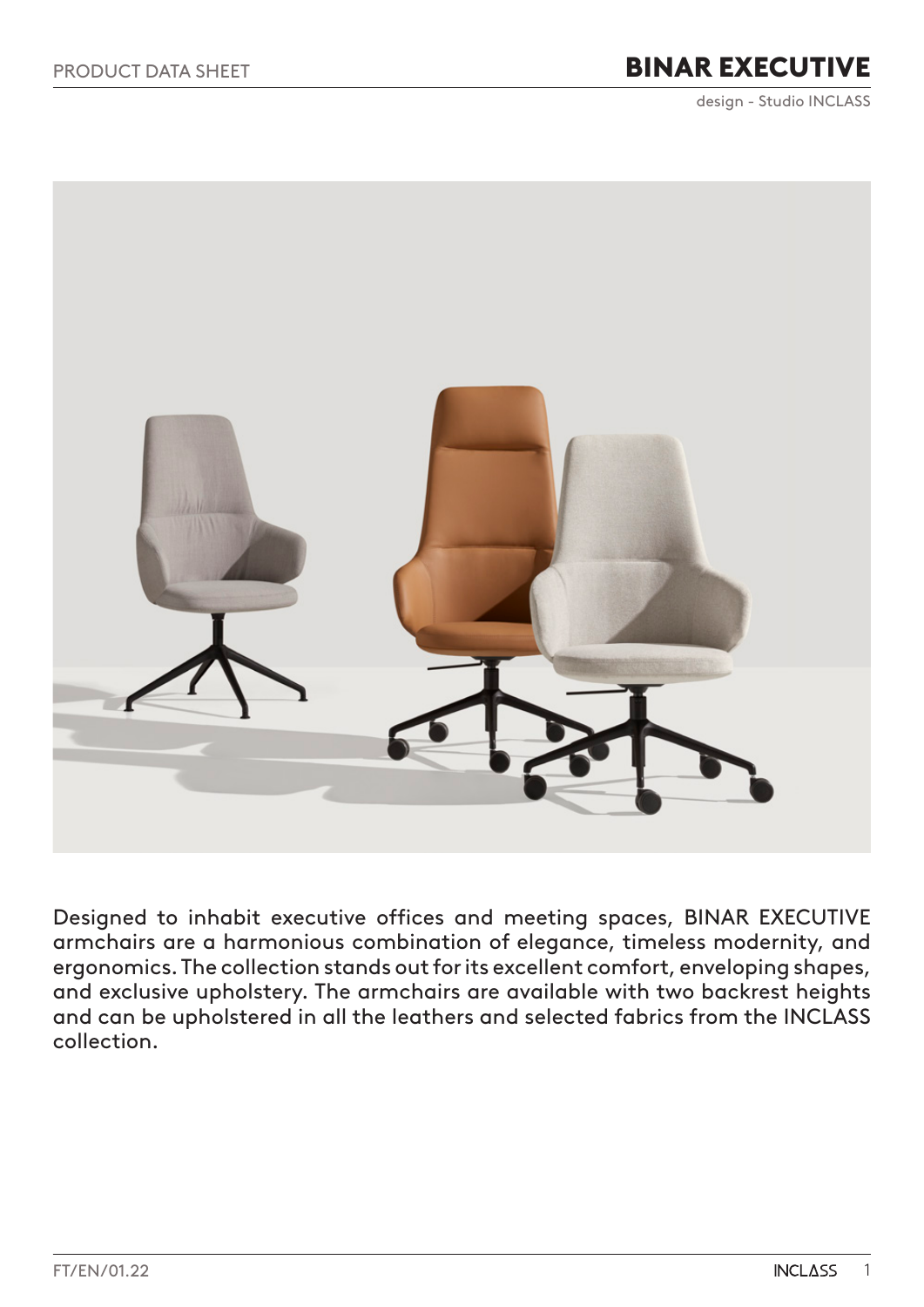### **ECOLOGY**

ISO 14001 certificate **+info** 

INCLASS production processes are certified according to environmental ISO 14001 quality standards and are carried out through the reduction of waste and energy consumption in order to minimise any impact on the environment.

### QUALITY STANDARDS

## ISO 9001 certificate  $\pm$ info

The quality management system of INCLASS is certified in accordance with ISO 9001 in all the design, manufacturing and sales procedures of its products.

UNE-EN 16139:2013vc2015

ANSI/BIFMA X5.4:2020

*INCLASS products have been extensively tested to exceed industry testing standards at AIDIMME. AIDIMME is member of the European network INNOVAWOOD and its testing laboratories are accredited by ENAC.*

### WARRANTY 5 YEARS

Warranty conditions [+info](#page-0-0)

### FINISHES

Finishes book [+info](https://inclass.es/wp-content/files_mf/1641568111BINARexecutive_FinishesBook.pdf)

**Upholstery:** All fabrics and leathers indicated in the finishes book.

### **Aluminum bases**

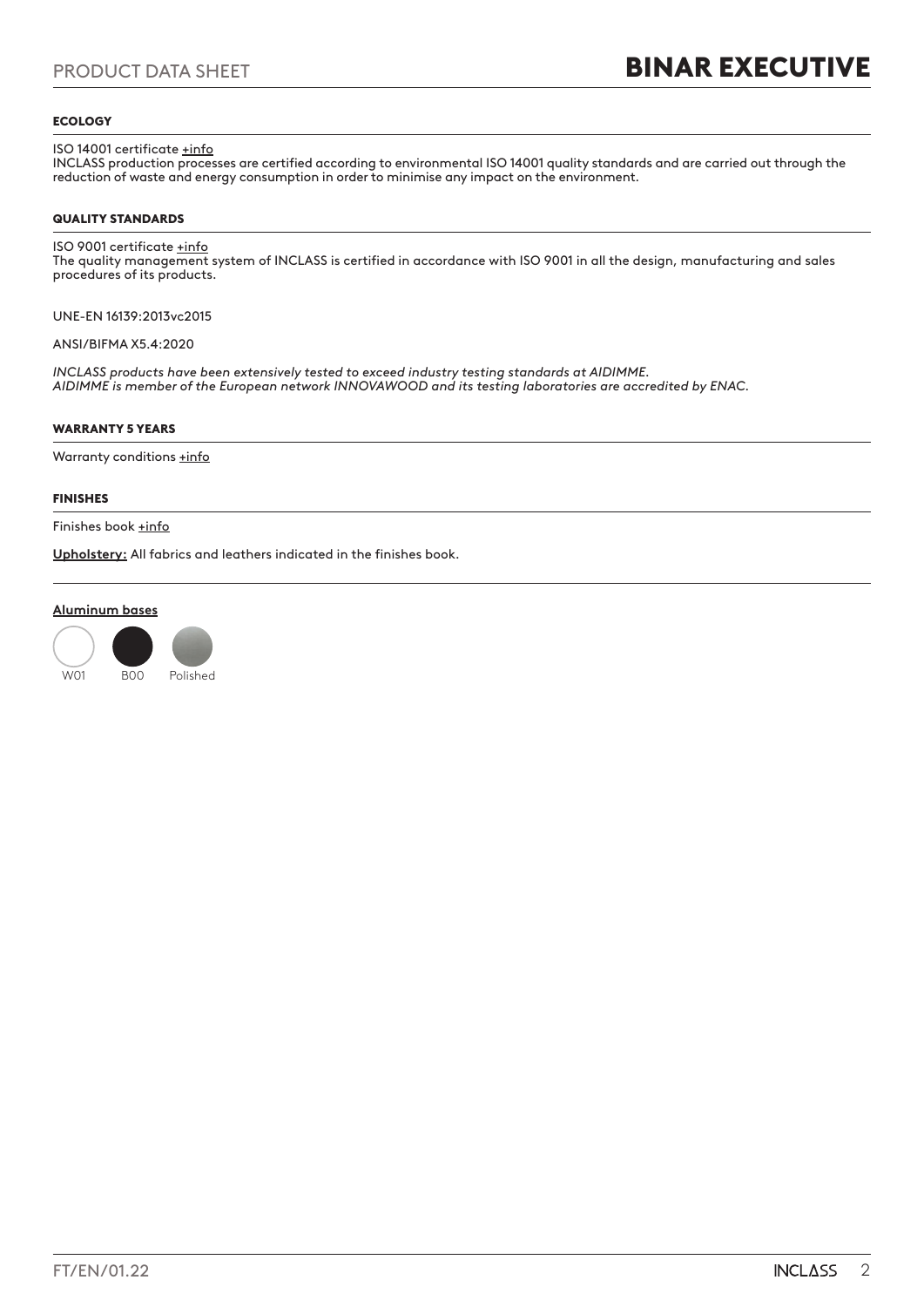### Armchair with medium back and 4 spoke aluminum swivel base **Code: BIN0220** Code: BIN0220



Upholstered armchair with medium backrest and 4 spoke swivel base made of cast aluminum alloy. The seat height is not adjustable.

**Upholstery:** in all the fabrics and leathers indicated in the finishes book.

**Base finishes:** polished or micro-textured powder coated in black or white.

**Glides:** plastic glides as standard. Plastic glides with felt are available with an upcharge.



### Armchair with medium back and 4 spoke aluminum swivel base **Code: BIN0320** Code: BIN0320



Upholstered armchair with high backrest and 4 spoke swivel base made of cast aluminum alloy. The seat height is not adjustable.

**Upholstery:** in all the fabrics and leathers indicated in the finishes book.

**Base finishes:** polished or micro-textured powder coated in black or white.

**Glides:** plastic glides as standard. Plastic glides with felt are available with an upcharge.

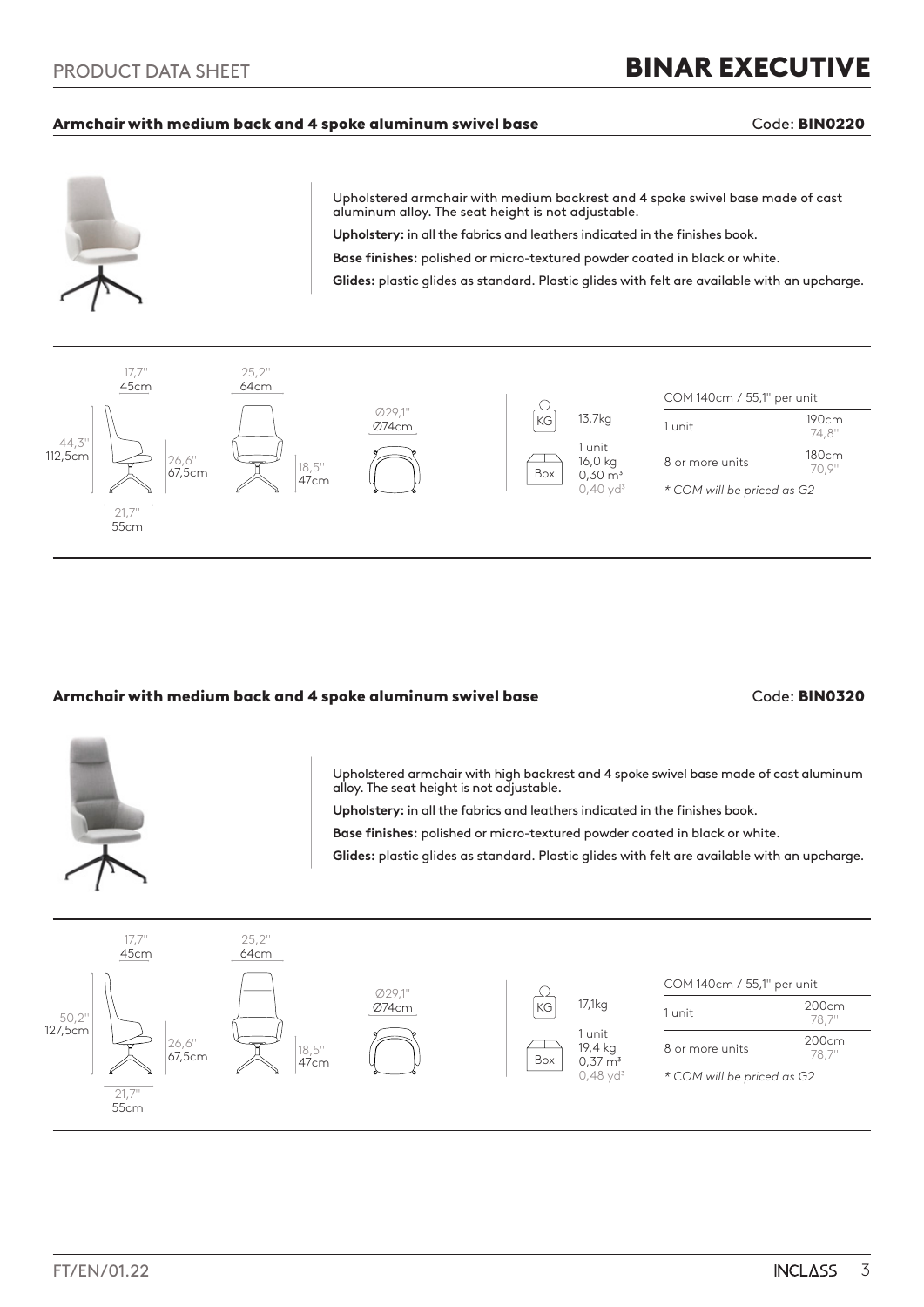### Armchair with medium back (5 spoke aluminum swivel base on casters + gas lift) Code: BIN0210



Upholstered armchair with medium backrest and 5 spoke cast aluminum alloy base fitted with gas lift column and Ø65mm twin wheel casters with soft tread. The seat height is adjustable with gas lift column.

**Base finishes:** polished or micro-textured powder coated in black or white.

**Upholstery:** in all the fabrics and leathers indicated in the finishes book.

**Casters:** Ø65mm twin wheel casters with soft tread as standard. Casters with hard tread are available.



### Armchair with high back (5 spoke aluminum swivel base on casters + gas lift) Code: BIN0310



Upholstered armchair with high backrest and 5 spoke cast aluminum alloy base fitted with gas lift column and Ø65mm twin wheel casters with soft tread. The seat height is adjustable with gas lift column.

**Base finishes:** polished or micro-textured powder coated in black or white.

**Upholstery:** in all the fabrics and leathers indicated in the finishes book.

**Casters:** Ø65mm twin wheel casters with soft tread as standard. Casters with hard tread are available.

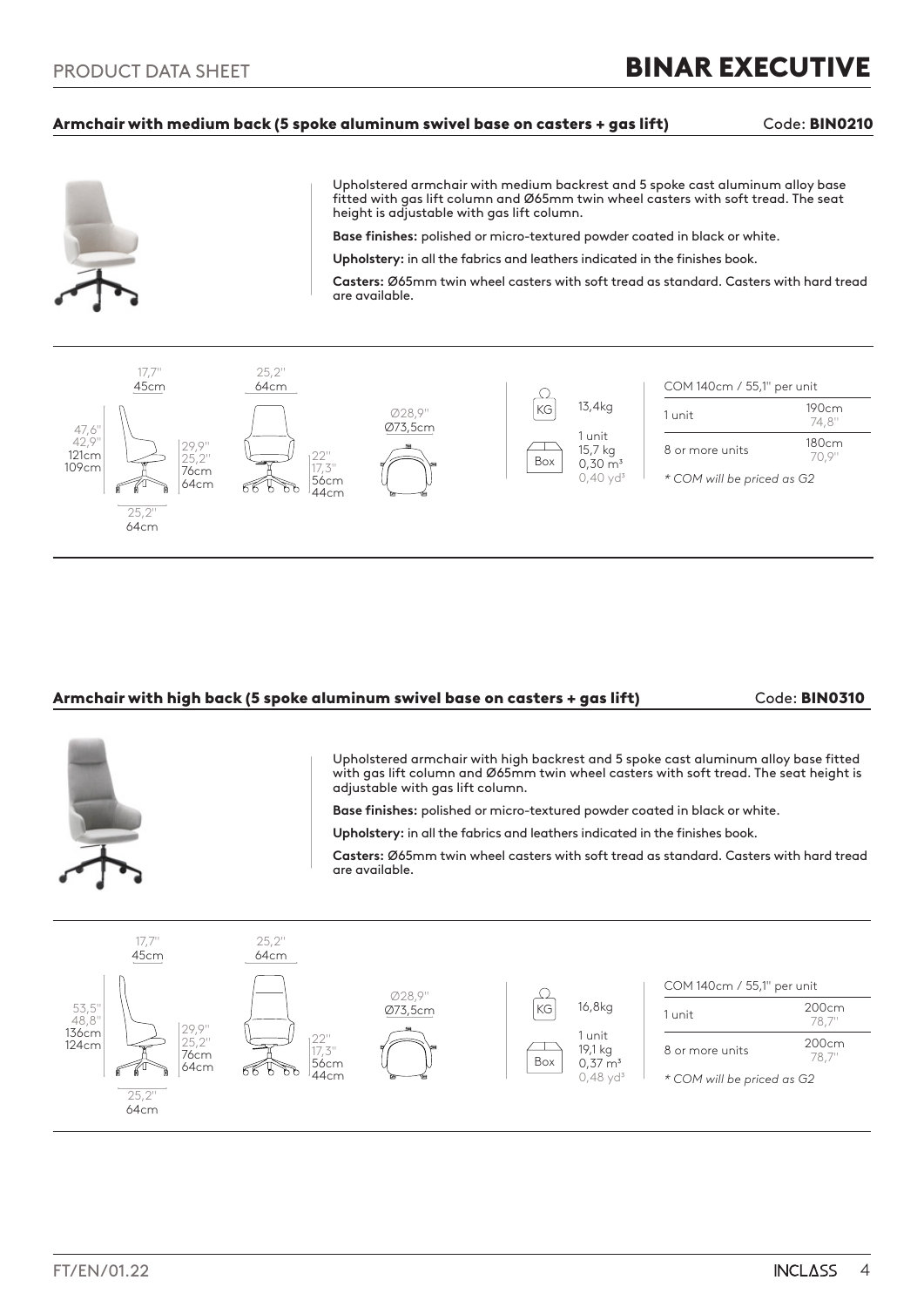### Armchair with medium back (5 spoke aluminum swivel base on casters + gas lift + tilt mechanism) Code: BIN0215



### Armchair with high back (5 spoke aluminum swivel base on casters + gas lift + tilt mechanism) Code: BIN0315

Upholstered armchair with high backrest and 5 spoke cast aluminum alloy base fitted with gas lift column, tilt mechanism and Ø65mm twin wheel casters with soft tread. The seat height is adjustable with gas lift column. **Base finishes:** polished or micro-textured powder coated in black or white. **Movement:** 12º inclination mechanism with tilt lock in working position and safety release. Adjustable seat height. **Upholstery:** in all the fabrics and leathers indicated in the finishes book. **Casters:** Ø65mm twin wheel casters with soft tread as standard. Casters with hard tread are available. 25,2''  $177$ 45cm 64cm COM 140cm / 55,1" per unit Ø28,9''  $\bigcirc$  $\widehat{KG}$  17,9kg 53,1" Ø73,5cm  $1 \text{ unit}$  200 $\text{cm}$  $48.4"$ 78,7'' 135cm 29,5'' 1 unit 21,7''  $8 \text{ or more units}$  200cm 123cm 24,8"  $\top$ 20,2 kg 16,9" 75cm 78,7'' Box  $0,37 \, \text{m}$ 55cm 63cm 43cm  $0.48$  yd<sup>3</sup> *\* COM will be priced as G2*  $25,2'$ 64cm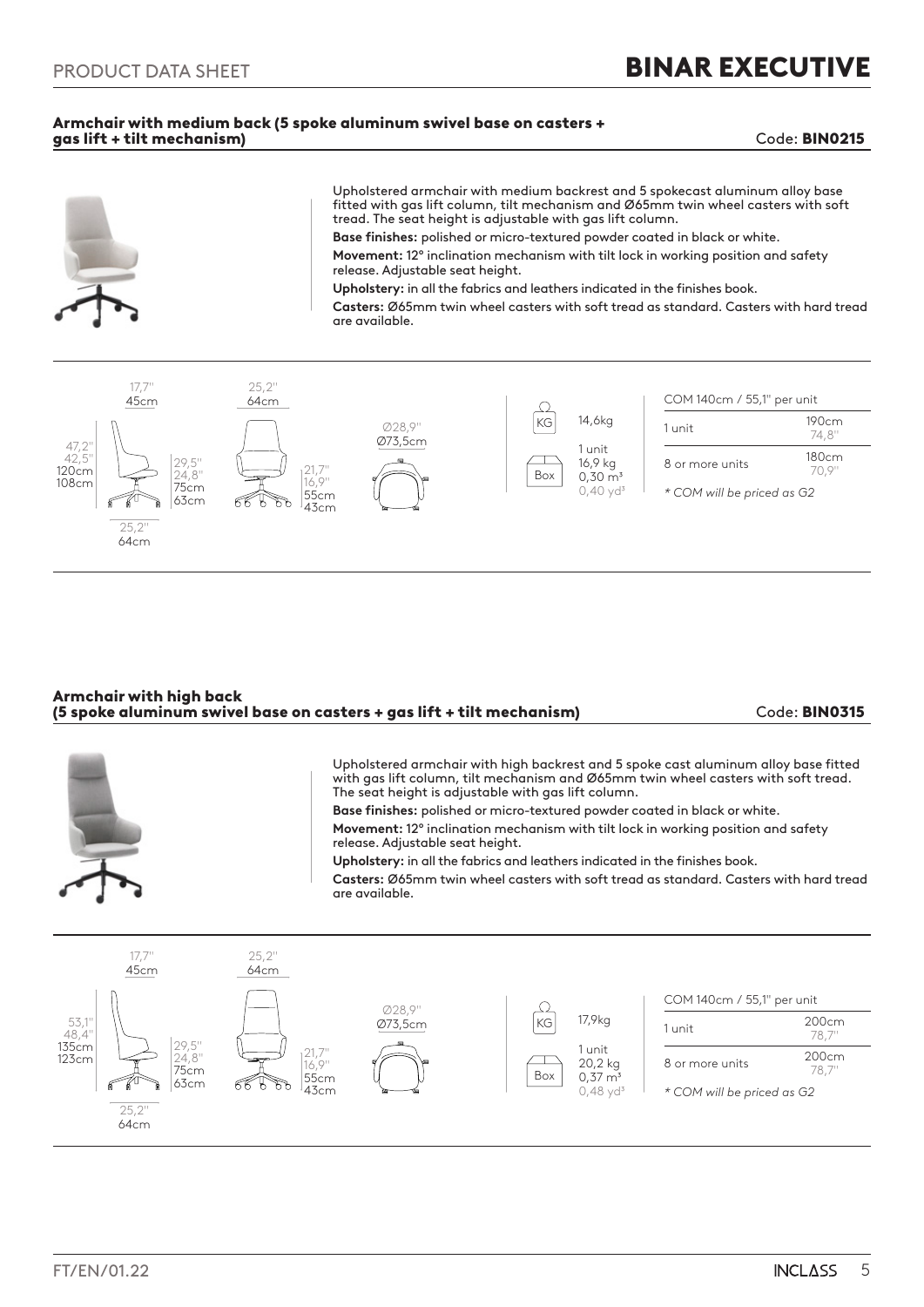25,2''

 $\alpha$ 77cm 65cm

110,5cm

*\* COM will be priced as G2*

### Armchair with medium back (5 spoke aluminum swivel base on casters + gas lift + synchro mechanism) Code: BIN0218

17,7" 57cm  $45cm$ 



| 64cm |  |  |  |  |
|------|--|--|--|--|
|      |  |  |  |  |
|      |  |  |  |  |
|      |  |  |  |  |
|      |  |  |  |  |

| Armchair with high back<br>(5 spoke aluminum swivel base on casters + gas lift + synchro mechanism) | Code: BIN0318 |
|-----------------------------------------------------------------------------------------------------|---------------|
|                                                                                                     |               |

Upholstered armchair with high backrest and 5 spoke cast aluminum alloy base fitted with gas lift column, synchronized movement and Ø65mm twin wheel casters with soft tread. The seat height is adjustable with gas lift column.

 $0.30 \text{ m}^3$  $0.40$  yd<sup>3</sup>

Box

**Base finishes:** polished or micro-textured powder coated in black or white. **Movement:** height adjustable seat and backrest. Synchronized tilt mechanism with five

positions with safety release. Seat tilt angle up to 7º and backrest tilt angle up to 19º. **Upholstery:** in all the fabrics and leathers indicated in the finishes book.

**Casters:** Ø65mm twin wheel casters with soft tread as standard. Casters with hard tread are available.